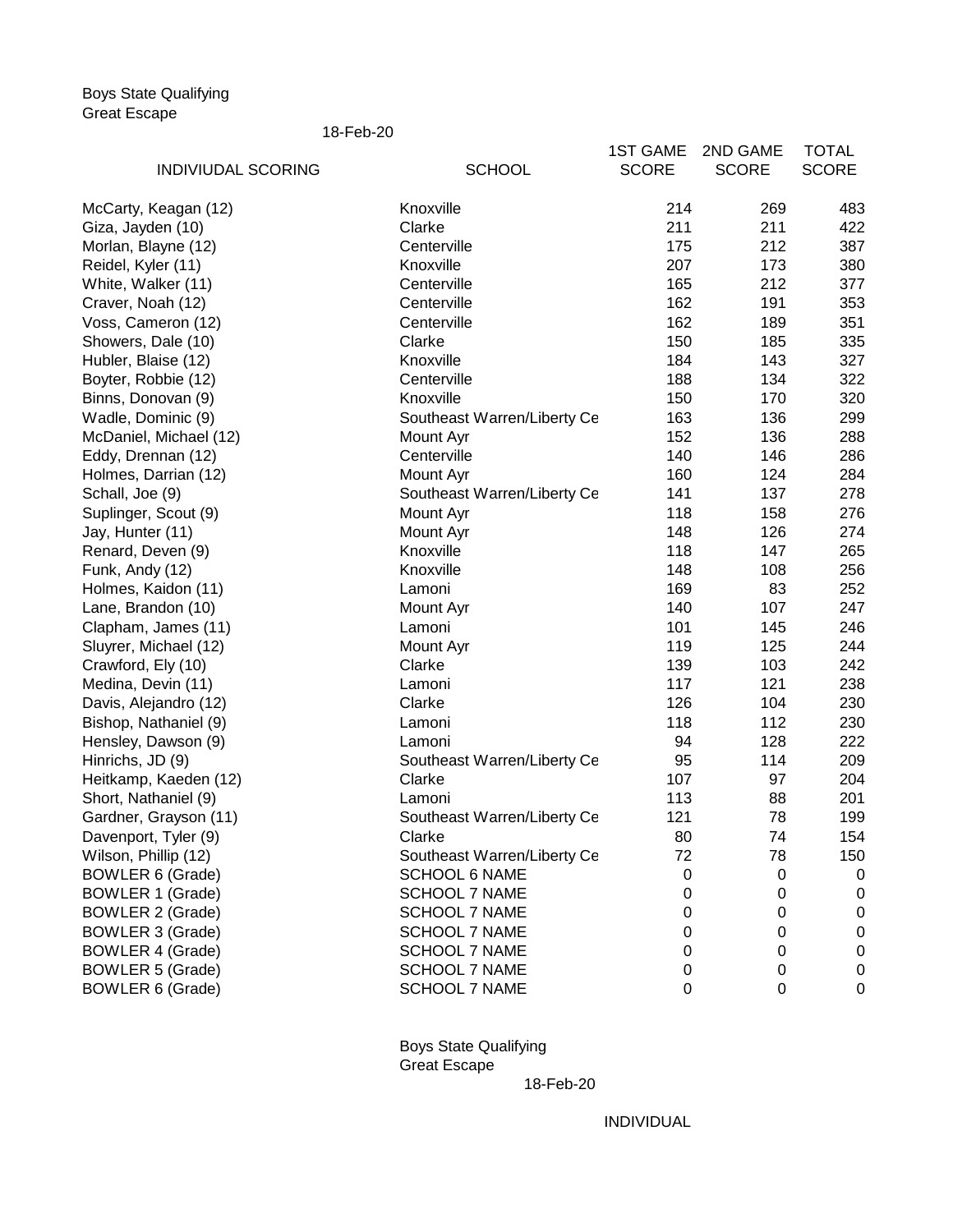| <b>TEAM SCORING</b>                     | <b>GAME</b><br><b>TOTAL</b> | <b>BAKER 1</b><br><b>SCORE</b> | <b>BAKER 2</b><br><b>SCORE</b> |
|-----------------------------------------|-----------------------------|--------------------------------|--------------------------------|
|                                         |                             |                                |                                |
| Centerville                             | 1790                        | 136                            | 170                            |
| Knoxville                               | 1775                        | 154                            | 160                            |
| Clarke                                  | 1433                        | 186                            | 161                            |
| Mount Ayr                               | 1369                        | 112                            | 142                            |
| Southeast Warren/Liberty Ce             | 1135                        | 129                            | 112                            |
| Lamoni                                  | 1188                        | 94                             | 114                            |
| <b>SCHOOL 7 NAME</b>                    | 0                           | 0                              | 0                              |
|                                         |                             |                                |                                |
|                                         |                             |                                |                                |
| <b>Centerville</b>                      |                             |                                |                                |
| Morlan, Blayne (12)                     | 175                         | 212                            | 387                            |
| White, Walker (11)                      | 165<br>162                  | 212                            | 377<br>353                     |
| Craver, Noah (12)<br>Voss, Cameron (12) | 162                         | 191<br>189                     | 351                            |
| Boyter, Robbie (12)                     | 188                         | 134                            | 322                            |
| Eddy, Drennan (12)                      | 140                         | 146                            | 286                            |
| <b>TOTAL</b>                            |                             |                                | 1790                           |
| <b>Clarke</b>                           |                             |                                |                                |
| Giza, Jayden (10)                       | 211                         | 211                            | 422                            |
| Showers, Dale (10)                      | 150                         | 185                            | 335                            |
| Crawford, Ely (10)                      | 139                         | 103                            | 242                            |
| Davis, Alejandro (12)                   | 126                         | 104                            | 230                            |
| Heitkamp, Kaeden (12)                   | 107                         | 97                             | 204                            |
| Davenport, Tyler (9)                    | 80                          | 74                             | 154                            |
| <b>TOTAL</b>                            |                             |                                | 1433                           |
| <b>Knoxville</b>                        |                             |                                |                                |
| McCarty, Keagan (12)                    | 214                         | 269                            | 483                            |
| Reidel, Kyler (11)                      | 207                         | 173                            | 380                            |
| Hubler, Blaise (12)                     | 184                         | 143                            | 327                            |
| Binns, Donovan (9)                      | 150                         | 170                            | 320                            |
| Renard, Deven (9)                       | 118                         | 147                            | 265                            |
| Funk, Andy (12)<br>TOTAL                | 148                         | 108                            | 256<br>1775                    |
| Lamoni                                  |                             |                                |                                |
| Holmes, Kaidon (11)                     | 169                         | 83                             | 252                            |
| Clapham, James (11)                     | 101                         | 145                            | 246                            |
| Medina, Devin (11)                      | 117                         | 121                            | 238                            |
| Bishop, Nathaniel (9)                   | 118                         | 112                            | 230                            |
| Hensley, Dawson (9)                     | 94                          | 128                            | 222                            |
| Short, Nathaniel (9)                    | 113                         | 88                             | 201                            |
| <b>TOTAL</b>                            |                             |                                | 1188                           |
| <b>Mount Ayr</b>                        |                             |                                |                                |
| McDaniel, Michael (12)                  | 152                         | 136                            | 288                            |
| Holmes, Darrian (12)                    | 160                         | 124                            | 284                            |
| Suplinger, Scout (9)                    | 118                         | 158                            | 276                            |
| Jay, Hunter (11)                        | 148                         | 126                            | 274                            |
| Lane, Brandon (10)                      | 140                         | 107                            | 247                            |
| Sluyrer, Michael (12)<br>TOTAL          | 119                         | 125                            | 244<br>1369                    |
| <b>Southeast Warren/Liberty Center</b>  |                             |                                |                                |
| Wadle, Dominic (9)                      | 163                         | 136                            | 299                            |
|                                         |                             |                                |                                |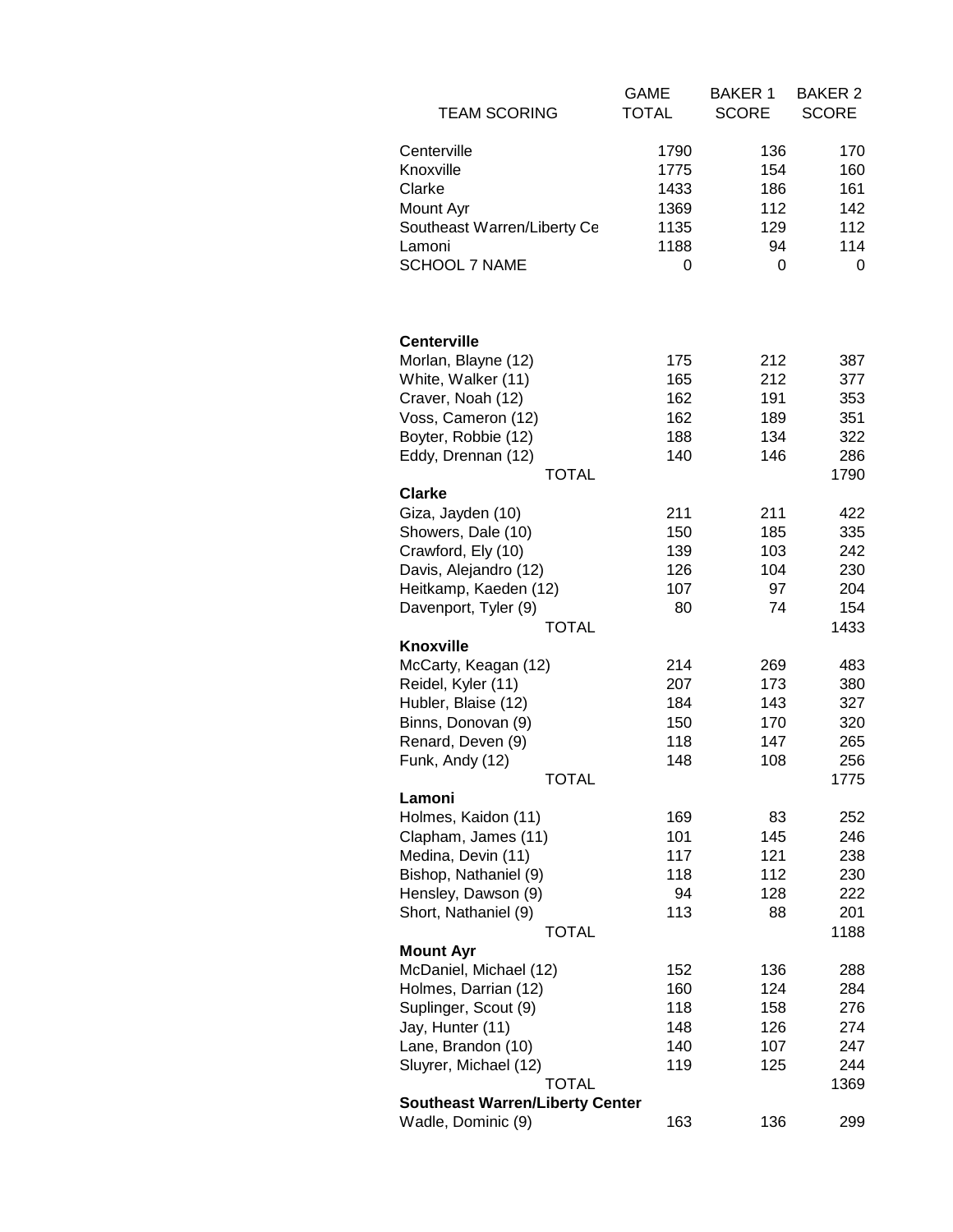| Schall, Joe (9)         | 141 | 137 | 278  |
|-------------------------|-----|-----|------|
| Hinrichs, JD (9)        | 95  | 114 | 209  |
| Gardner, Grayson (11)   | 121 | 78  | 199  |
| Wilson, Phillip (12)    | 72  | 78  | 150  |
| <b>BOWLER 6 (Grade)</b> | 0   |     | 0    |
| TOTAL                   |     |     | 1135 |
| <b>SCHOOL 7 NAME</b>    |     |     |      |
| <b>BOWLER 1 (Grade)</b> | 0   |     | O    |
| <b>BOWLER 2 (Grade)</b> | O   |     | 0    |
| <b>BOWLER 3 (Grade)</b> | O   |     | 0    |
| <b>BOWLER 4 (Grade)</b> | O   |     | 0    |
| <b>BOWLER 5 (Grade)</b> | O   |     | 0    |
| <b>BOWLER 6 (Grade)</b> |     |     | 0    |
|                         |     |     | 0    |